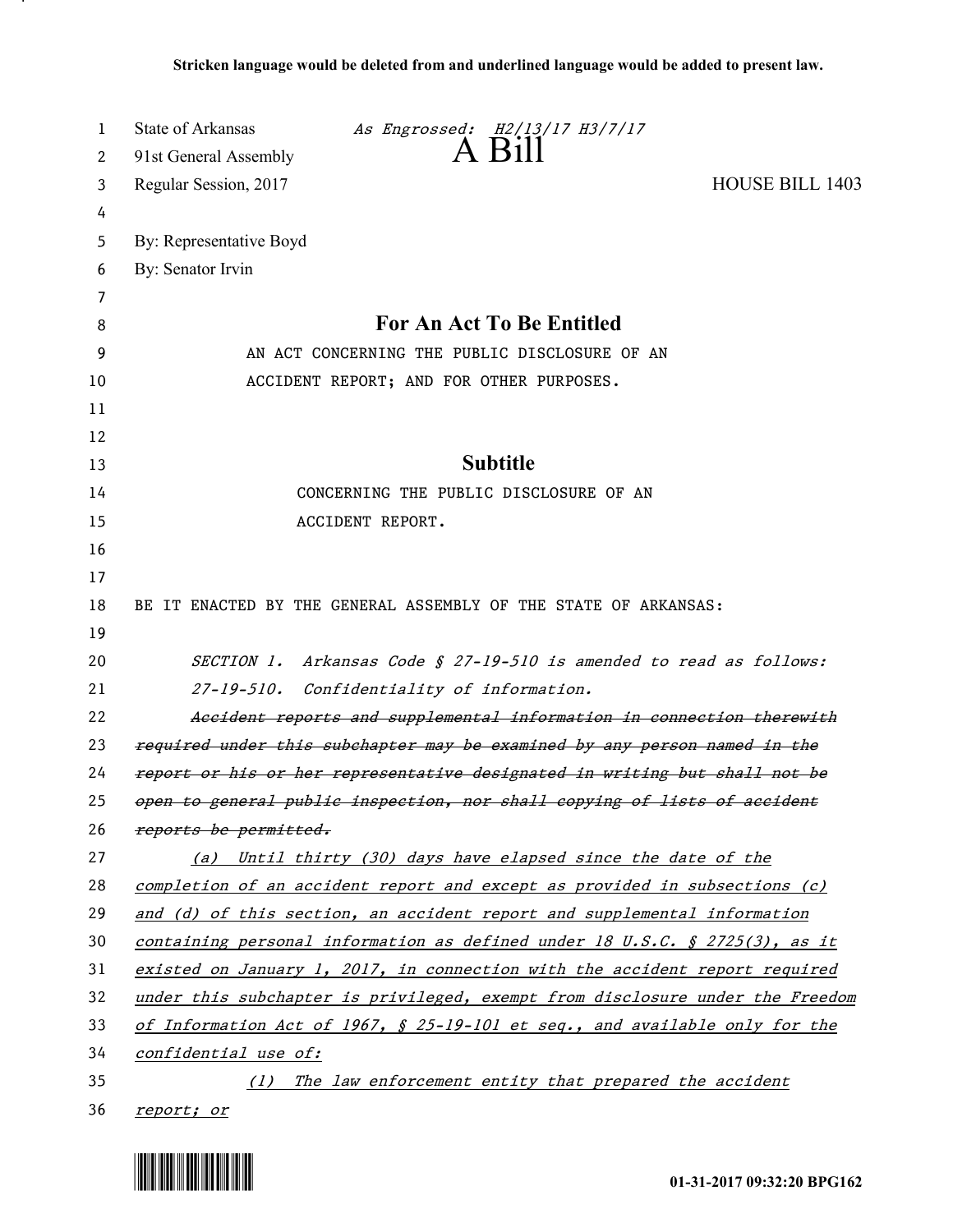| 1  | (2) A federal or state agency, or a local government of this                  |
|----|-------------------------------------------------------------------------------|
| 2  | state that uses the information contained in an accident report or            |
| 3  | supplemental information for accident prevention purposes.                    |
| 4  | (b) At any time, following the completion of an accident report, on           |
| 5  | written request and payment of any required fee, the law enforcement entity   |
| 6  | or government entity shall release an accident report and any supplemental    |
| 7  | information to:                                                               |
| 8  | An entity described by subsection (a) of this section;<br>(1)                 |
| 9  | (2)<br>The law enforcement agency that employs the law enforcement            |
| 10 | officer who investigated the accident and who sent the information to the law |
| 11 | enforcement agency, or an agent of the law enforcement agency authorized by   |
| 12 | contract to receive the information;                                          |
| 13 | (3) The court in which a case involving a person involved in the              |
| 14 | accident is pending if the report is subpoenaed; or                           |
| 15 | (4) A person directly concerned in the accident or having a                   |
| 16 | proper interest in the accident, including:                                   |
| 17 | (A) A person involved in the accident;                                        |
| 18 | (B) The authorized legal representative of a person                           |
| 19 | involved in the accident;                                                     |
| 20 | (C) A driver or passenger involved in the accident;                           |
| 21 | (D) A person who owns or leases an interest in property                       |
| 22 | actually damaged in the accident;                                             |
| 23 | (E) A person who is a prosecuting attorney or a law                           |
| 24 | enforcement officer;                                                          |
| 25 | (F) An attorney who represents a party to a civil or                          |
| 26 | criminal action involving the accident;                                       |
| 27 | (G) An employer, parent, or legal guardian of a driver                        |
| 28 | involved in the accident;                                                     |
| 29 | (H) A person who has established financial responsibility                     |
| 30 | for a vehicle involved in the accident, including a policyholder of a motor   |
| 31 | vehicle liability insurance policy covering the vehicle;                      |
| 32 | (I) An insurance company that issued an insurance policy                      |
| 33 | covering a vehicle involved in the accident;                                  |
| 34 | (J) An insurance company that issued an insurance policy                      |
| 35 | covering a person involved in the accident;                                   |
| 36 | <u>(K)</u> A person under contract to provide claims or                       |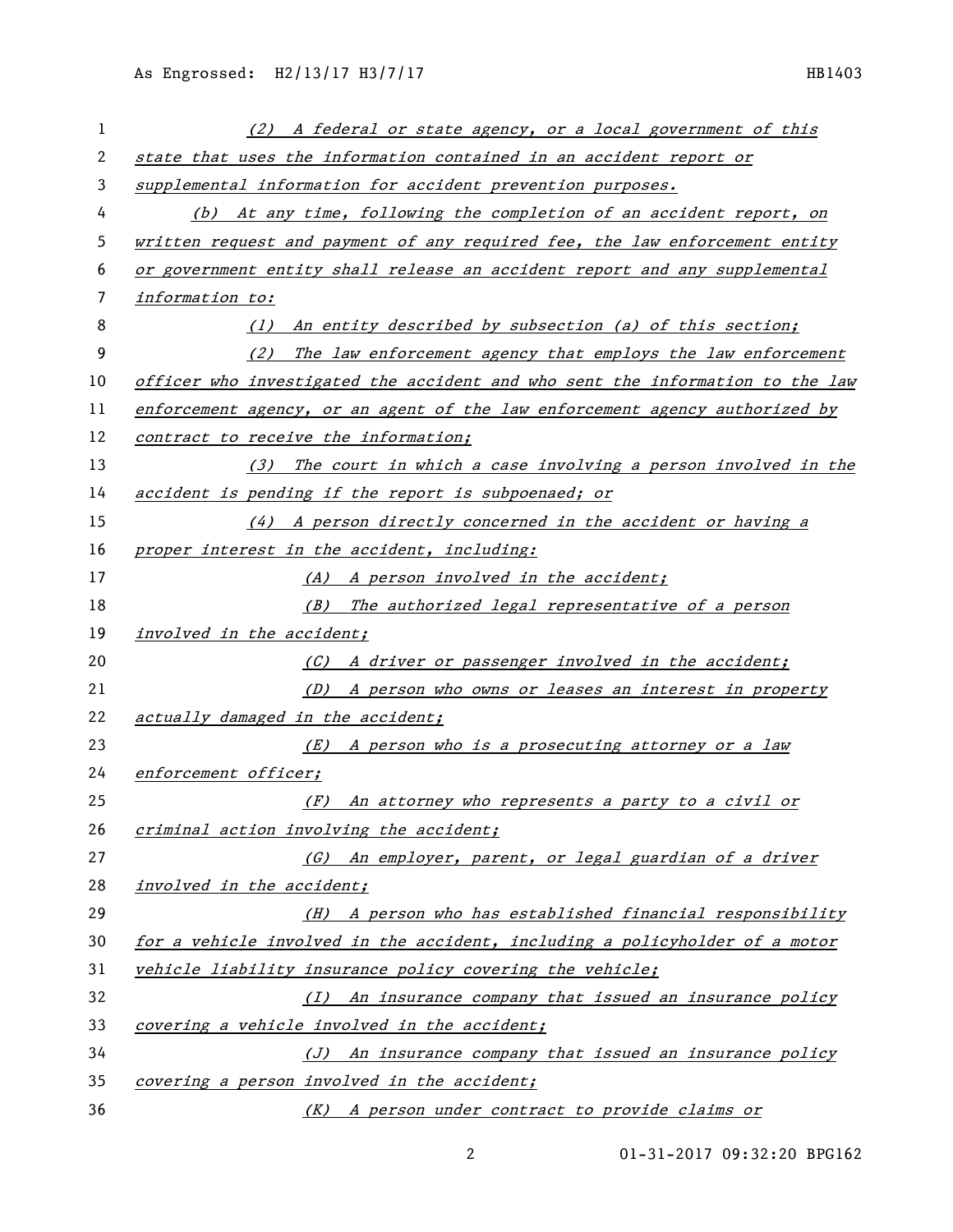| 1  | underwriting information to a person described in subdivisions $(b)(4)(H) - (J)$    |
|----|-------------------------------------------------------------------------------------|
| 2  | of this section;                                                                    |
| 3  | (L) A radio or television station that holds a license                              |
| 4  | issued by the Federal Communications Commission;                                    |
| 5  | (M) A newspaper that:                                                               |
| 6  | Is a print newspaper of general circulation<br>(i)                                  |
| 7  | qualified to publish legal notices;                                                 |
| 8  | (ii) Is published at least one (1) time per week;                                   |
| 9  | (iii) Is available and of interest to the general                                   |
| 10 | public in connection with the dissemination of news;                                |
| 11 | (iv) Devotes not less than twenty-five percent (25%)                                |
| 12 | of its total column lineage to general interest items; and                          |
| 13 | Has been published regularly and continuously<br>(v)                                |
| 14 | for at least twelve (12) months before the government entity issues the             |
| 15 | accident report; or                                                                 |
| 16 | (N) A person who may have standing to file a lawsuit                                |
| 17 | because of a death or injury resulting from the accident.                           |
| 18 | In addition to an accident report and supplemental information<br>$\left( c\right)$ |
| 19 | that may be released under subsection (b) of this section, the law                  |
| 20 | enforcement agency or government entity may release in an electronic format         |
| 21 | the vehicle identification number and specific accident information relating        |
| 22 | to that vehicle.                                                                    |
| 23 | (d) The compiling, copying, or distribution of a list of accident                   |
| 24 | reports to a person who is not employed by the agency that is the custodian         |
| 25 | of the reports or to a person who is not employed by an authorized agent            |
| 26 | under contract to receive the information under this section is not permitted       |
| 27 | under this subchapter.                                                              |
| 28 |                                                                                     |
| 29 | SECTION 2. Arkansas Code § 27-53-209 is amended to read as follows:                 |
| 30 | 27-53-209. Reports open to public inspection.                                       |
| 31 | Except as provided under § 27-53-202(b)(2)(B), all motor vehicle                    |
| 32 | accident reports made by the Department of Arkansas State Police and its            |
| 33 | records of traffic violations shall be open to public inspection at all             |
| 34 | reasonable times.                                                                   |
| 35 | Until thirty (30) days has elapsed since the date of the<br>(a)                     |
| 36 | completion of an accident report and except as provided in subsection (c) of        |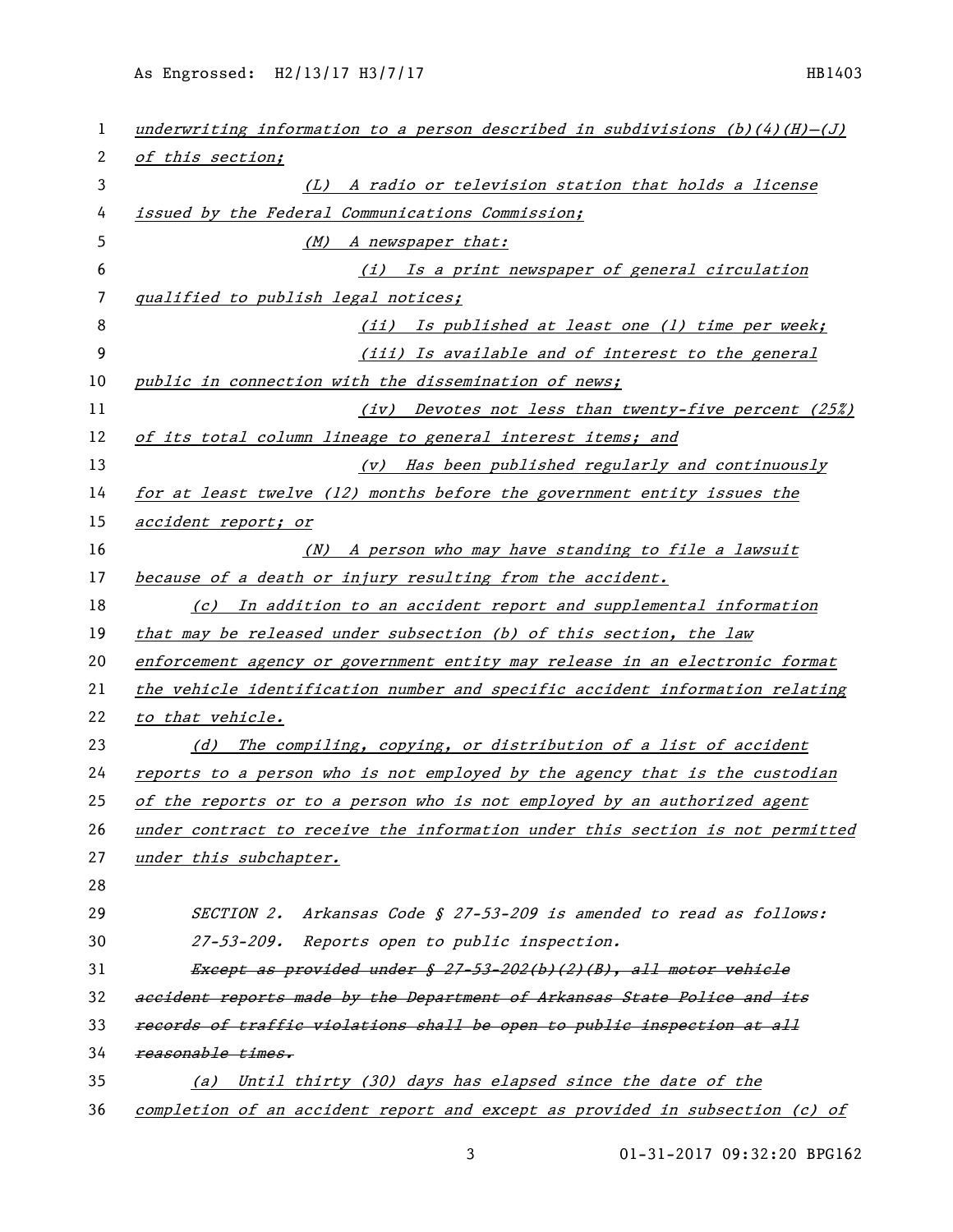As Engrossed: H2/13/17 H3/7/17 HB1403

| 1  | this section, an accident report and supplemental information in connection  |
|----|------------------------------------------------------------------------------|
| 2  | with an accident report required under this subchapter is privileged, exempt |
| 3  | from disclosure under the Freedom of Information Act of 1967, § 25-19-101 et |
| 4  | seq., and available only for the confidential use of:                        |
| 5  | (1) The law enforcement entity that prepared the accident                    |
| 6  | report; or                                                                   |
| 7  | (2) A federal or state agency, or a local government of this                 |
| 8  | state that uses the information contained in an accident report or           |
| 9  | supplemental information for accident prevention purposes.                   |
| 10 | (b) At any time, following the completion of an accident report, on          |
| 11 | written request and payment of any required fee, the law enforcement entity  |
| 12 | or government entity shall release an accident report and any supplemental   |
| 13 | information to:                                                              |
| 14 | (1) An entity described by subsection (a) of this section;                   |
| 15 | (2)<br>The law enforcement agency that employs the law enforcement           |
| 16 | officer who investigated the accident and sent the information to the law    |
| 17 | enforcement agency;                                                          |
| 18 | (3) The court in which a case involving a person involved in the             |
| 19 | accident is pending if the report is subpoenaed; or                          |
| 20 | $(4)$ A person directly concerned in the accident or having a                |
| 21 | proper interest in the accident, including:                                  |
| 22 | (A) A person involved in the accident;                                       |
| 23 | The authorized legal representative of a person<br>(B)                       |
| 24 | involved in the accident;                                                    |
| 25 | (C) A driver or passenger involved in the accident;                          |
| 26 | (D) A person who owns or leases an interest in property                      |
| 27 | actually damaged in the accident;                                            |
| 28 | (E) A person who is a prosecuting attorney or a law                          |
| 29 | enforcement officer;                                                         |
| 30 | An attorney who represents a party to a civil or<br>(F)                      |
| 31 | criminal action involving the accident;                                      |
| 32 | (G) An employer, parent, or legal guardian of a driver                       |
| 33 | involved in the accident;                                                    |
| 34 | (H) A person who has established financial responsibility                    |
| 35 | for a vehicle involved in the accident, including a policyholder of a motor  |
| 36 | vehicle liability insurance policy covering the vehicle;                     |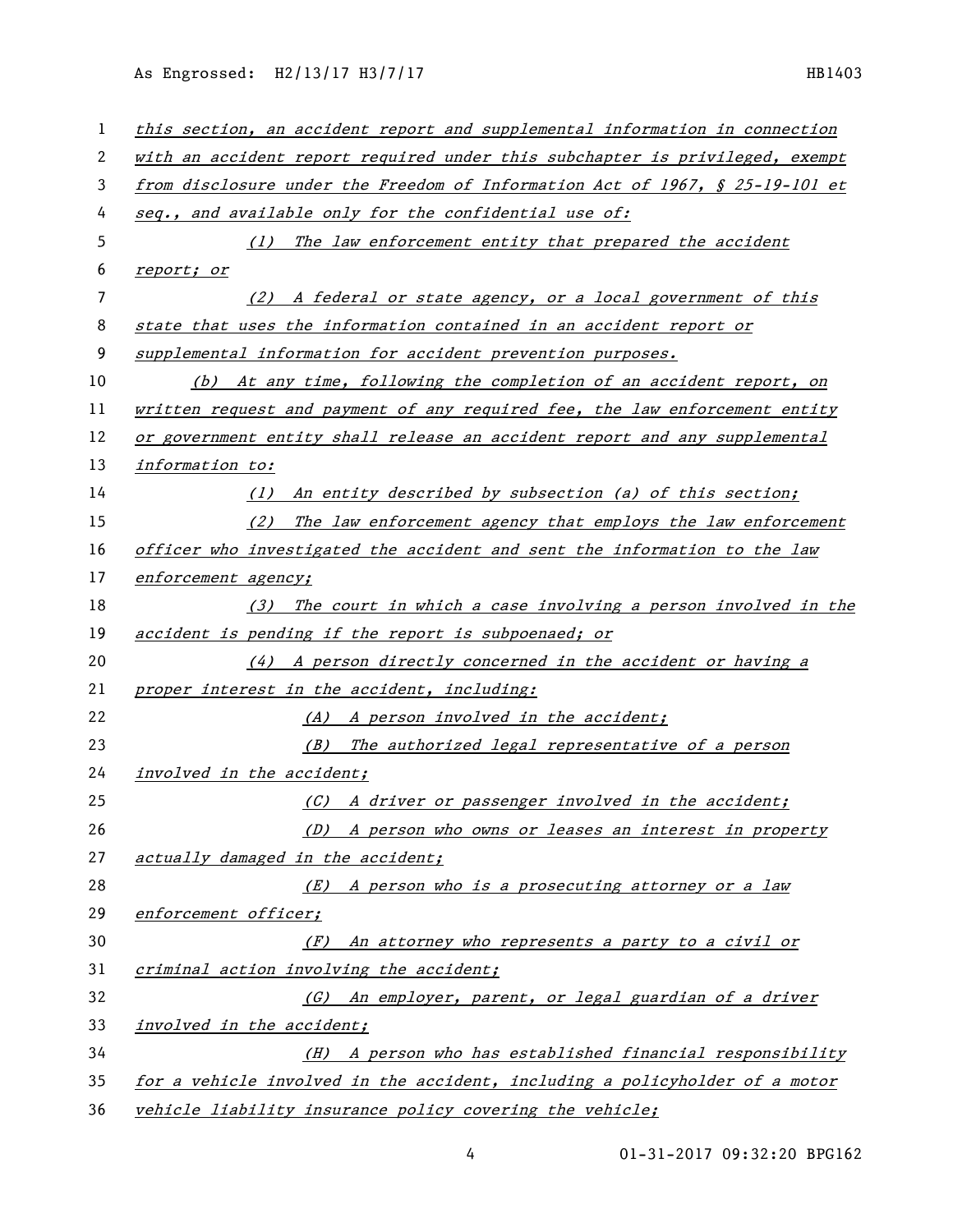| 1              | (I) An insurance company that issued an insurance policy                           |
|----------------|------------------------------------------------------------------------------------|
| $\overline{2}$ | covering a vehicle involved in the accident;                                       |
| 3              | (J) An insurance company that issued an insurance policy                           |
| 4              | covering a person involved in the accident;                                        |
| 5              | (K) A person under contract to provide claims or                                   |
| 6              | underwriting information to a person described in subdivisions $(b)(4)(H)$ - $(J)$ |
| 7              | of this section;                                                                   |
| 8              | (L) A radio or television station that holds a license                             |
| 9              | issued by the Federal Communications Commission;                                   |
| 10             | (M) A newspaper that:                                                              |
| 11             | (i) Is a print newspaper of general circulation                                    |
| 12             | qualified to publish legal notices;                                                |
| 13             | (ii) Is published at least one (1) time per week;                                  |
| 14             | (iii) Is available and of interest to the general                                  |
| 15             | public in connection with the dissemination of news;                               |
| 16             | (iv) Devotes not less than twenty-five percent (25%)                               |
| 17             | of its total column lineage to general interest items; and                         |
| 18             | (v) Has been published regularly and continuously                                  |
| 19             | for at least twelve (12) months before the government entity issues the            |
| 20             | accident report; or                                                                |
| 21             | (N) A person who may have standing to file a lawsuit                               |
| 22             | because of a death or injury resulting from the accident.                          |
| 23             | (c) The compiling, copying, or distribution of a list of accident                  |
| 24             | reports to a person not employed by an agency that is the custodian of the         |
| 25             | reports under this section is not permitted under this subchapter.                 |
| 26             |                                                                                    |
| 27             | SECTION 3. Arkansas Code § 27-53-305 is amended to read as follows:                |
| 28             | 27-53-305. Reports to be public records.                                           |
| 29             | $(a)$ Except as provided under § 27-53-202(b)(2)(B), all traffic                   |
| 30             | accident investigating officers' reports are public records and open to            |
| 31             | public inspection at all reasonable times.                                         |
| 32             | (b) Photostatic or written copies of the reports may be obtained from              |
| 33             | the Department of Arkansas State Police in the same manner and for the same        |
| 34             |                                                                                    |
|                | fees as prescribed by § 27-53-210 for the motor vehicle accident reports made      |
| 35             | by members of the Department of Arkansas State Police.                             |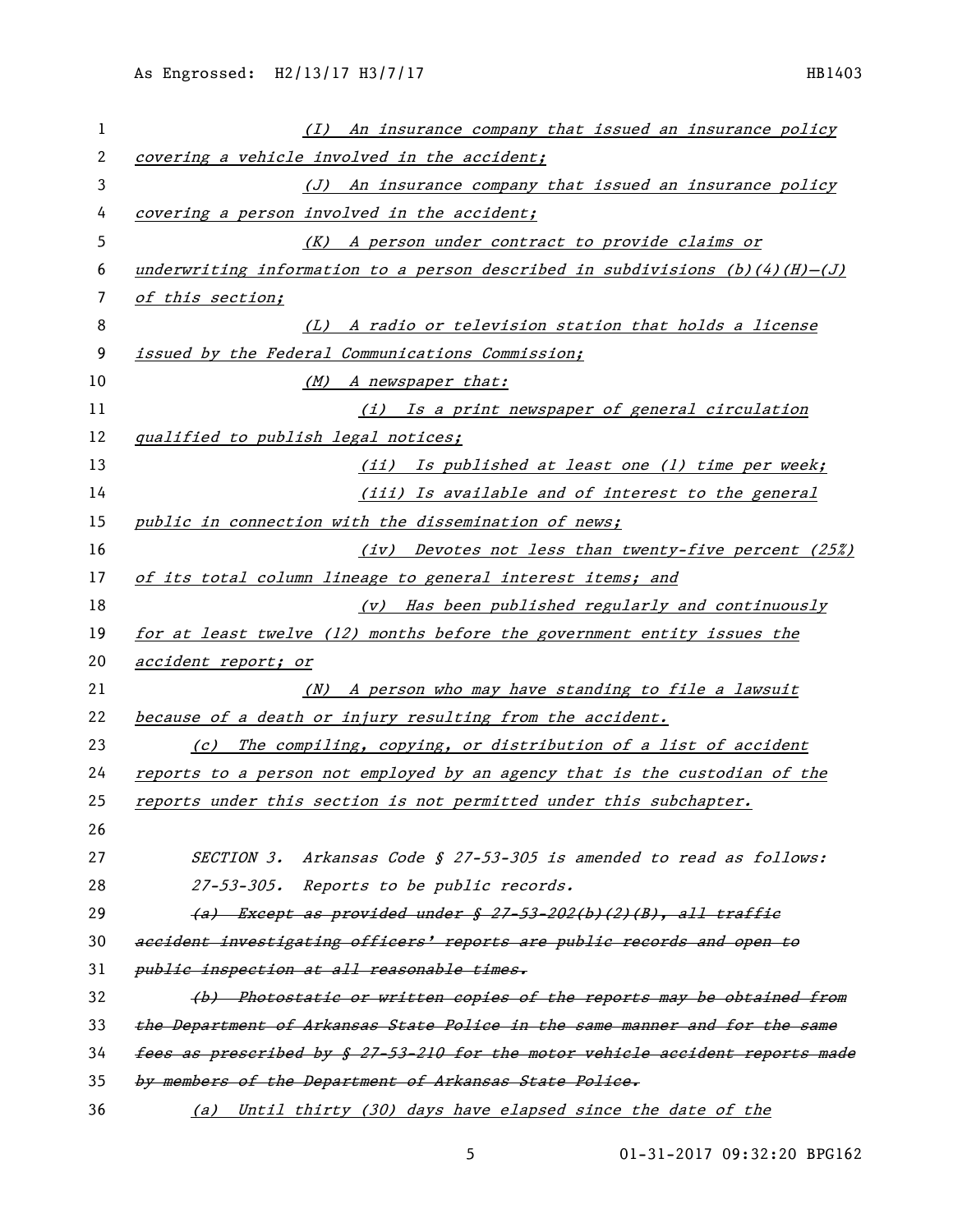As Engrossed: H2/13/17 H3/7/17 HB1403

| $\mathbf{1}$ | completion of a traffic accident report and except as provided in subsection  |
|--------------|-------------------------------------------------------------------------------|
| 2            | (c) of this section, a traffic accident report and supplemental information   |
| 3            | in connection with a traffic accident report required under this subchapter   |
| 4            | is privileged, exempt from disclosure under the Freedom of Information Act of |
| 5            | 1967, § 25-19-101 et seq., and available only for the confidential use of:    |
| 6            | (1) The law enforcement entity that prepared the accident                     |
| 7            | report; or                                                                    |
| 8            | (2) A federal or state agency, or a local government of this                  |
| 9            | state that uses the information contained in an accident report or            |
| 10           | supplemental information for accident prevention purposes.                    |
| 11           | (b) At any time, following the completion of an accident report, on           |
| 12           | written request and payment of any required fee, the law enforcement entity   |
| 13           | or government entity shall release an accident report and any supplemental    |
| 14           | information to:                                                               |
| 15           | (1) An entity described by subsection (a) of this section;                    |
| 16           | (2) The law enforcement agency that employs the law enforcement               |
| 17           | officer who investigated the accident and sent the information to the law     |
| 18           | enforcement agency;                                                           |
| 19           | (3) The court in which a case involving a person involved in the              |
| 20           | accident is pending if the report is subpoenaed; or                           |
| 21           | (4) A person directly concerned in the accident or having a                   |
| 22           | proper interest in the accident, including:                                   |
| 23           | (A) A person involved in the accident;                                        |
| 24           | (B) The authorized legal representative of a person                           |
| 25           | involved in the accident;                                                     |
| 26           | (C) A driver or passenger involved in the accident;                           |
| 27           | (D) A person who owns or leases an interest in property                       |
| 28           | actually damaged in the accident;                                             |
| 29           | <u>(E) A person who is a prosecuting attorney or a law</u>                    |
| 30           | enforcement officer;                                                          |
| 31           | An attorney who represents a party to a civil or<br>(F)                       |
| 32           | criminal action involving the accident;                                       |
| 33           | (G) An employer, parent, or legal guardian of a driver                        |
| 34           | involved in the accident;                                                     |
| 35           | (H) A person who has established financial responsibility                     |
| 36           | for a vehicle involved in the accident, including a policyholder of a motor   |